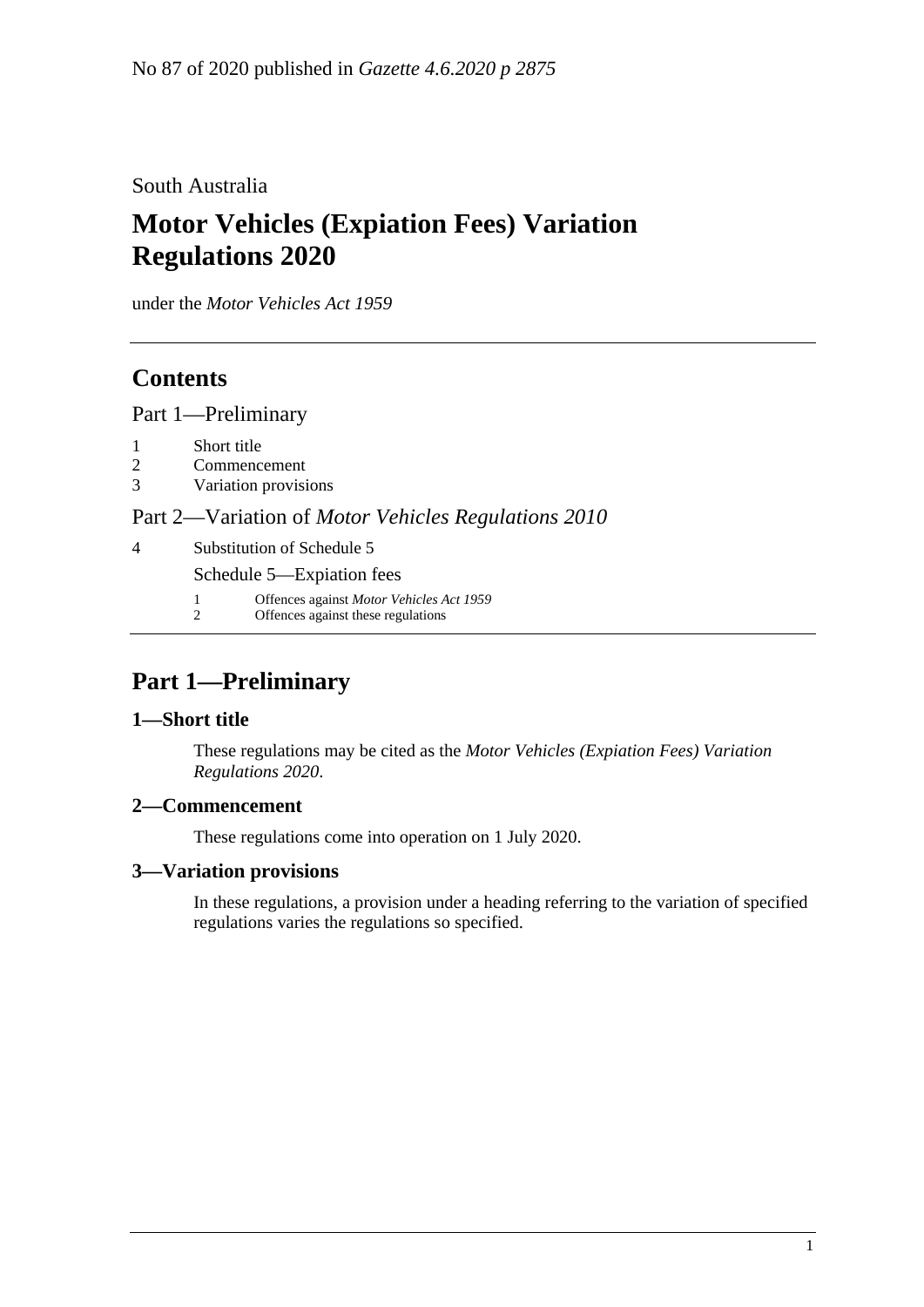# <span id="page-1-0"></span>**Part 2—Variation of** *Motor Vehicles Regulations 2010*

#### <span id="page-1-1"></span>**4—Substitution of Schedule 5**

Schedule 5—delete the Schedule and substitute:

### **Schedule 5—Expiation fees**

### **1—Offences against** *Motor Vehicles Act 1959*

| <b>Section</b> | Description of offence against Motor Vehicles Act 1959                                                                                                                                     | Fee   |
|----------------|--------------------------------------------------------------------------------------------------------------------------------------------------------------------------------------------|-------|
| 9(1)           | Driving unregistered motor vehicle on road or causing<br>unregistered motor vehicle to stand on road                                                                                       | \$419 |
| 9(3)           | Being owner of unregistered motor vehicle driven or found<br>standing on road                                                                                                              | \$419 |
| 16(9)          | Driving motor vehicle without carrying permit under section 16<br>of Act                                                                                                                   | \$147 |
| 16(11)         | Contravening condition of permit under section 16 of Act                                                                                                                                   | \$122 |
| 43A(3)         | Causing or permitting unregistered heavy vehicle to be driven<br>on road                                                                                                                   | \$419 |
| 43A(7)         | Failing to carry temporary configuration certificate in vehicle or<br>to produce it for inspection by police officer or authorised<br>officer                                              | \$59  |
| 47(1)          | Driving, or causing to stand, motor vehicle not bearing number<br>plates                                                                                                                   | \$741 |
| 47(1a)         | Being registered owner or registered operator of motor vehicle<br>driven, or caused to stand, in contravention of section $47(1)$ of<br>Act                                                | \$741 |
| 47A(7)         | Driving motor vehicle to which is attached number plates in<br>respect of which a declaration under section 47A(2) of Act has<br>been made without relevant agreement under section 47A(4) | \$741 |
| 47B(2)         | Selling or supplying number plates without approval of Minister                                                                                                                            | \$741 |
| 47C(3)         | Failing to comply with direction of Registrar under<br>section $47C(2)$ of Act                                                                                                             | \$336 |
| 47D(1)(a)      | Driving, or causing to stand, motor vehicle to which is attached<br>number plate bearing number other than number allotted to<br>vehicle                                                   | \$741 |
| 47D(1)(b)      | Driving, or causing to stand, motor vehicle to which is attached<br>number plate altered, defaced, mutilated or added to                                                                   | \$741 |
| 47D(1)(c)      | Driving, or causing to stand, motor vehicle to which is attached<br>colourable imitation of number plate                                                                                   | \$741 |
| 47D(1)(d)      | Without lawful excuse, having in possession number plate or<br>article resembling number plate                                                                                             | \$741 |
| 47D(2)         | Being registered owner or registered operator of motor vehicle<br>driven, or caused to stand, in contravention of<br>section $47D(1)(a)$ , (b) or (c) of Act                               | \$741 |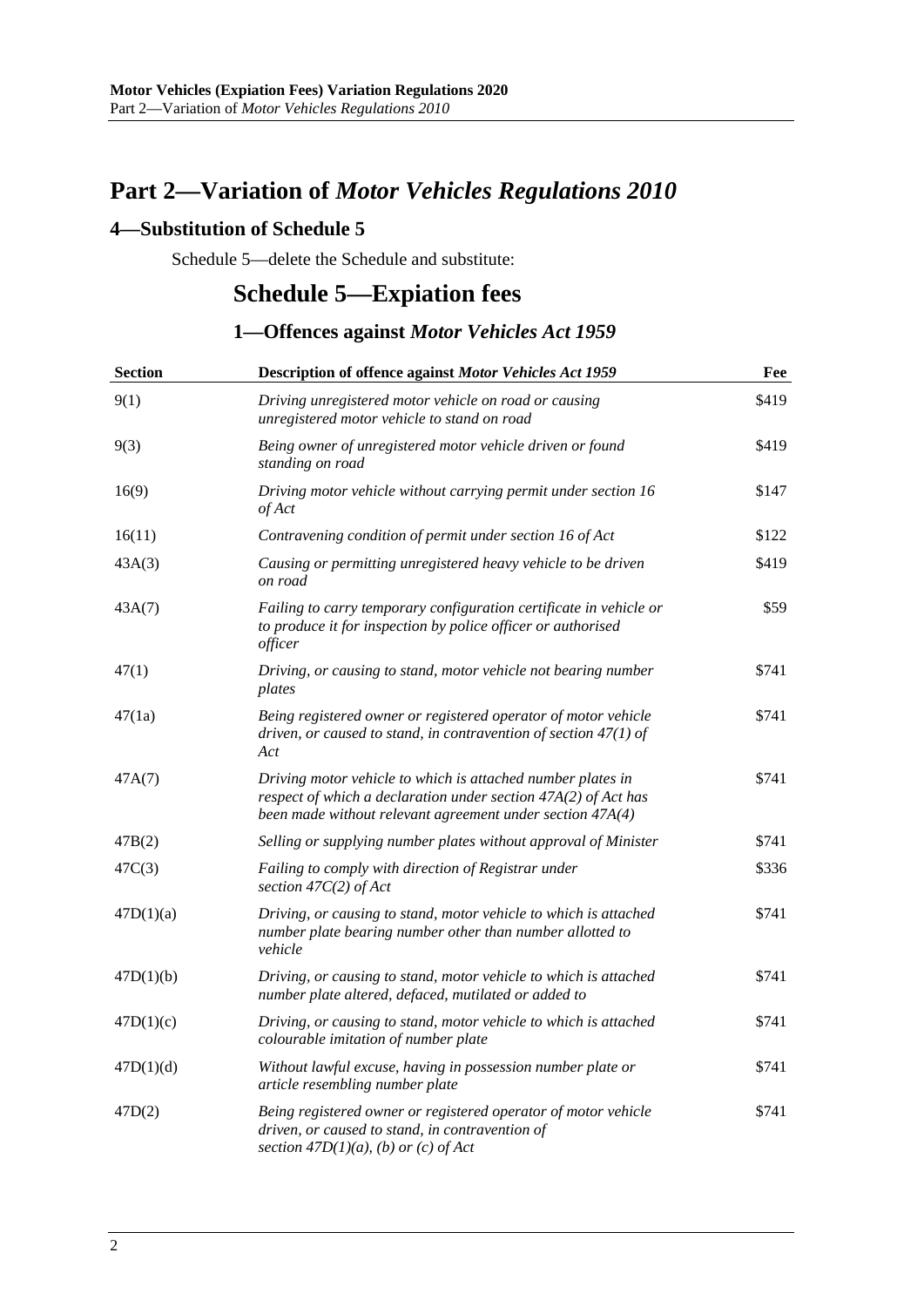| <b>Section</b> | Description of offence against Motor Vehicles Act 1959                                                                                                                                                                                                   | Fee   |
|----------------|----------------------------------------------------------------------------------------------------------------------------------------------------------------------------------------------------------------------------------------------------------|-------|
| 56             | Failing to comply with requirements of section on transfer of<br>ownership of motor vehicle-                                                                                                                                                             |       |
|                | failing to lodge notice of transfer of ownership of motor<br>vehicle within 14 days after transfer in accordance with<br>section 56(b)(ii) where application for cancellation of<br>registration has not been made in accordance with<br>section $56(a)$ | \$280 |
| 66(2)          | If motor vehicle to which trade plates are affixed is driven other<br>than for a prescribed purpose stated in application for issue of<br>the plates, being driver or person to whom plates were issued                                                  | \$143 |
| 71B(2)         | Failure by person to whom replacement number plate, trade<br>plate or prescribed document issued to return found or<br>recovered original plate or document to Registrar                                                                                 | \$143 |
| 72A(2)         | Acting as qualified supervising driver while having prescribed<br>concentration of alcohol in blood or prescribed drug in oral<br>fluid or blood                                                                                                         | \$291 |
| 74(1)          | Driving motor vehicle without currently holding appropriate<br>licence or learner's permit                                                                                                                                                               | \$507 |
| 75A(14)        | Contravening condition of learner's permit                                                                                                                                                                                                               | \$382 |
| 75A(15)(a)     | Holder of learner's permit driving motor bike on road while no<br>L plate affixed to bike in accordance with regulations                                                                                                                                 | \$382 |
| 75A(15)(b)     | Holder of learner's permit driving motor vehicle (other than<br>motor bike) on road while L plates not affixed to vehicle in<br>accordance with regulations-                                                                                             |       |
|                | only 1 L plate affixed to vehicle in accordance with<br>regulations                                                                                                                                                                                      | \$221 |
|                | no L plates affixed to vehicle in accordance with<br>regulations                                                                                                                                                                                         | \$382 |
| 75A(20)        | Holder of prescribed learner's permit driving motor bike<br>between midnight and 5.00 a.m. without carrying passenger<br>acting as qualified supervising driver                                                                                          | \$382 |
| 81(4)          | Contravening condition endorsed on licence or permit under<br>section 81 of Act                                                                                                                                                                          | \$391 |
| 81A(9)         | Contravening condition of provisional licence                                                                                                                                                                                                            | \$382 |
| 81A(13)        | Holder of P1 or P2 licence under the age of 25 years driving<br>high powered vehicle                                                                                                                                                                     | \$382 |
| 81A(15)(a)     | Holder of P1 licence driving motor bike on road while no<br>P plate affixed to bike in accordance with regulations                                                                                                                                       | \$382 |
| 81A(15)(b)     | Holder of P1 licence driving motor vehicle (other than motor<br>bike) on road while P plates not affixed to vehicle in accordance<br>with regulations-                                                                                                   |       |
|                | only 1 P plate affixed to vehicle in accordance with<br>regulations                                                                                                                                                                                      | \$221 |
|                | no P plates affixed to vehicle in accordance with<br>regulations                                                                                                                                                                                         | \$382 |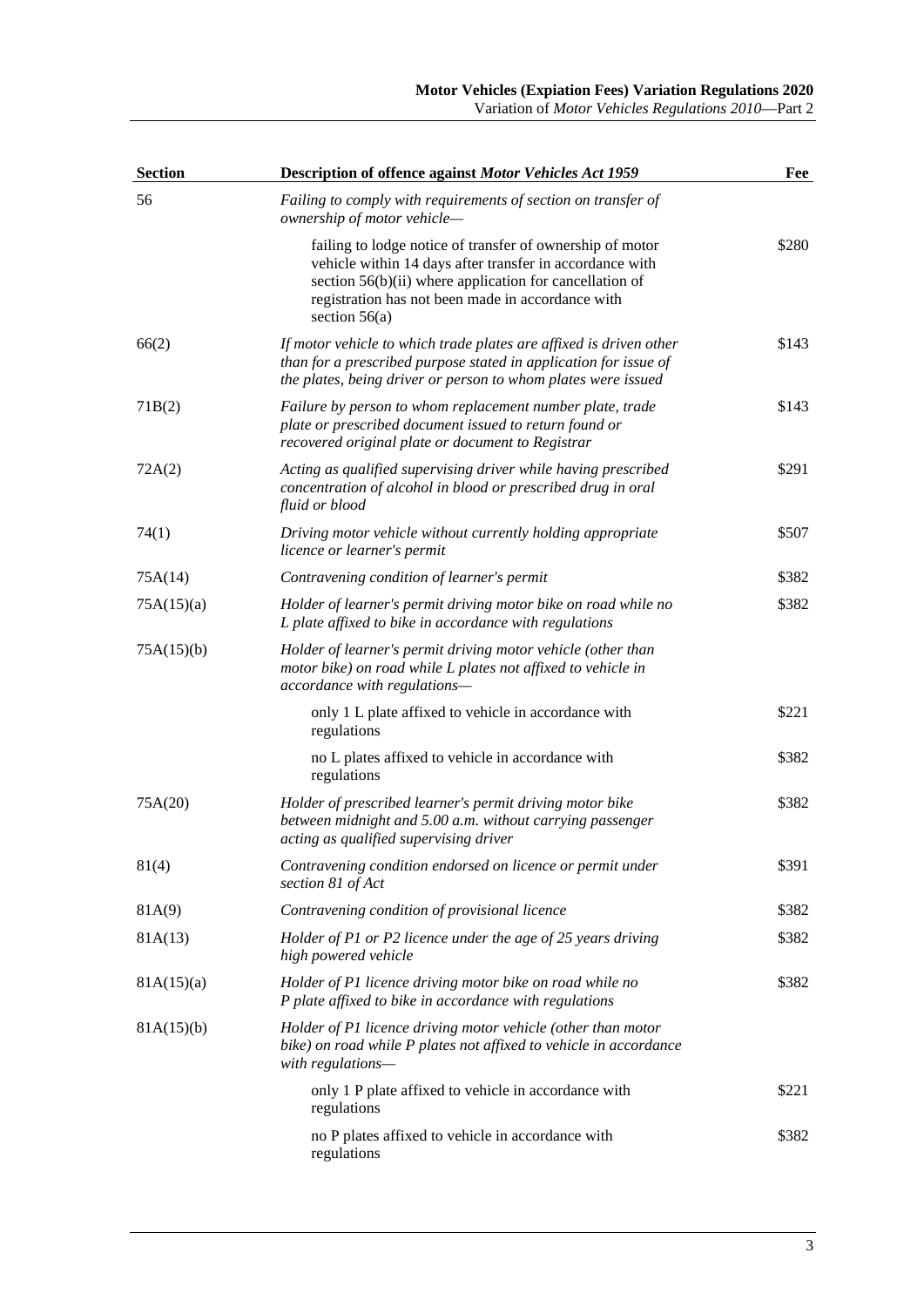Part 2—Variation of *Motor Vehicles Regulations 2010*

| <b>Section</b>    | <b>Description of offence against Motor Vehicles Act 1959</b>                                                                                                                           | Fee                                                         |
|-------------------|-----------------------------------------------------------------------------------------------------------------------------------------------------------------------------------------|-------------------------------------------------------------|
| 81A(16)           | Holder of P1 licence under the age of 25 years driving between<br>midnight and 5.00 a.m. without being accompanied by a person<br>acting as qualified supervising driver                | \$382                                                       |
| 81A(18)           | Holder of P1 licence under the age of 25 years driving with 2 or<br>more peer passengers in the vehicle without carrying person<br>acting as qualified supervising driver               | \$382                                                       |
| 81AB(5)           | Contravening condition of probationary licence                                                                                                                                          | \$391                                                       |
| 81B(3)            | Failing to comply with requirement made by Registrar                                                                                                                                    |                                                             |
|                   | failure to attend lecture                                                                                                                                                               | \$125                                                       |
| 96(1)             | Failing to produce licence or learner's permit on request of<br>police officer                                                                                                          | \$209                                                       |
| 97A(3)            | Failing to carry or produce licence while driving under<br>section 97A of Act                                                                                                           | \$209                                                       |
| 98AAA(1)          | Failing to carry or produce licence while driving heavy vehicle                                                                                                                         | \$209                                                       |
| 98AAB             | Failing to carry or produce probationary licence, provisional<br>licence or learner's permit while driving                                                                              | \$209                                                       |
| 102(1)            | Driving uninsured motor vehicle on road or causing uninsured<br>motor vehicle to stand on road                                                                                          | \$775                                                       |
| 102(2)            | Being owner of uninsured motor vehicle driven or found<br>standing on road                                                                                                              | \$775                                                       |
| 136(1)            | Failing to notify Registrar of change of name or residence of<br>natural person who is registered owner or registered operator of<br>motor vehicle or holds licence or learner's permit | \$206                                                       |
| 136(2)            | Failing to notify Registrar of change of name or principal place<br>of business of natural person who holds trade plates                                                                | \$206                                                       |
| 136(2a)           | Failing to notify Registrar of change of principal place of<br>business of body corporate that is registered owner or registered<br>operator of motor vehicle or holds trade plates     | \$206                                                       |
| 136(2b)           | Failing to notify Registrar of change of garage address of motor<br>vehicle                                                                                                             | \$206                                                       |
| 136(2c)           | Failing to notify Registrar of change of registered operator of<br>motor vehicle                                                                                                        | \$206                                                       |
| 136(2d)           | Failing to notify Registrar of change of postal address                                                                                                                                 | \$206                                                       |
| 143(1)            | Causing or permitting another person to do or omit to do<br>anything in contravention of Act or regulations                                                                             |                                                             |
|                   | causing or permitting commission of expiable offence                                                                                                                                    | the expiation fee<br>prescribed for the<br>expiable offence |
|                   | 2—Offences against these regulations                                                                                                                                                    |                                                             |
| <b>Regulation</b> | Description of offence against these regulations                                                                                                                                        | Fee                                                         |
|                   |                                                                                                                                                                                         |                                                             |

| 36(1) | Driving motor vehicle on road while number plate or trade plate | \$507 |
|-------|-----------------------------------------------------------------|-------|
|       | obscured or distorted by device or substance                    |       |